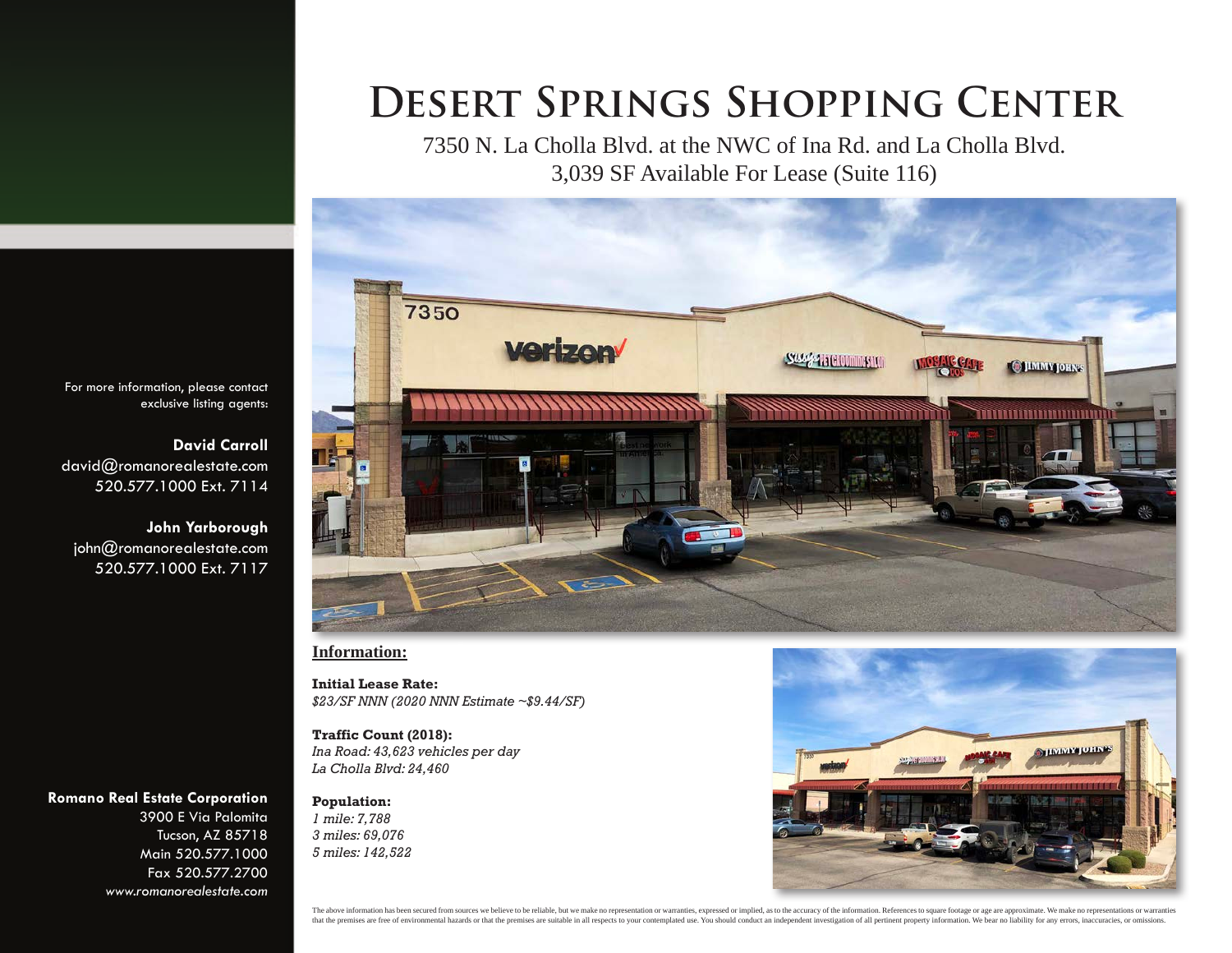7350 N. La Cholla Blvd. at the NWC of Ina Rd. and La Cholla Blvd. 3,039 SF Available For Lease



### **Comments**:

- The Site is a prominent End-Cap space of freestanding building within the Desert Springs Shopping Center
- Foothills Mall planned redevelopment is to include new hotels, residential, and entertainment destinations
- Over 68,000 vehicles per day

stream in the complete sets. The complete

For more information, please contact exclusive listing agents:

**David Carroll** david@romanorealestate.com 520.577.1000 Ext. 7114

**John Yarborough** john@romanorealestate.com 520.577.1000 Ext. 7117

### **Romano Real Estate Corporation**

3900 E Via Palomita Tucson, AZ 85718 Main 520.577.1000 Fax 520.577.2700 *www.romanorealestate.com*

> The above information has been secured from sources we believe to be reliable, but we make no representation or warranties, expressed or implied, as to the accuracy of the information. References to square footage or age a that the premises are free of environmental hazards or that the premises are suitable in all respects to your contemplated use. You should conduct an independent investigation of all pertinent property information. We bear

Orange Grove Rd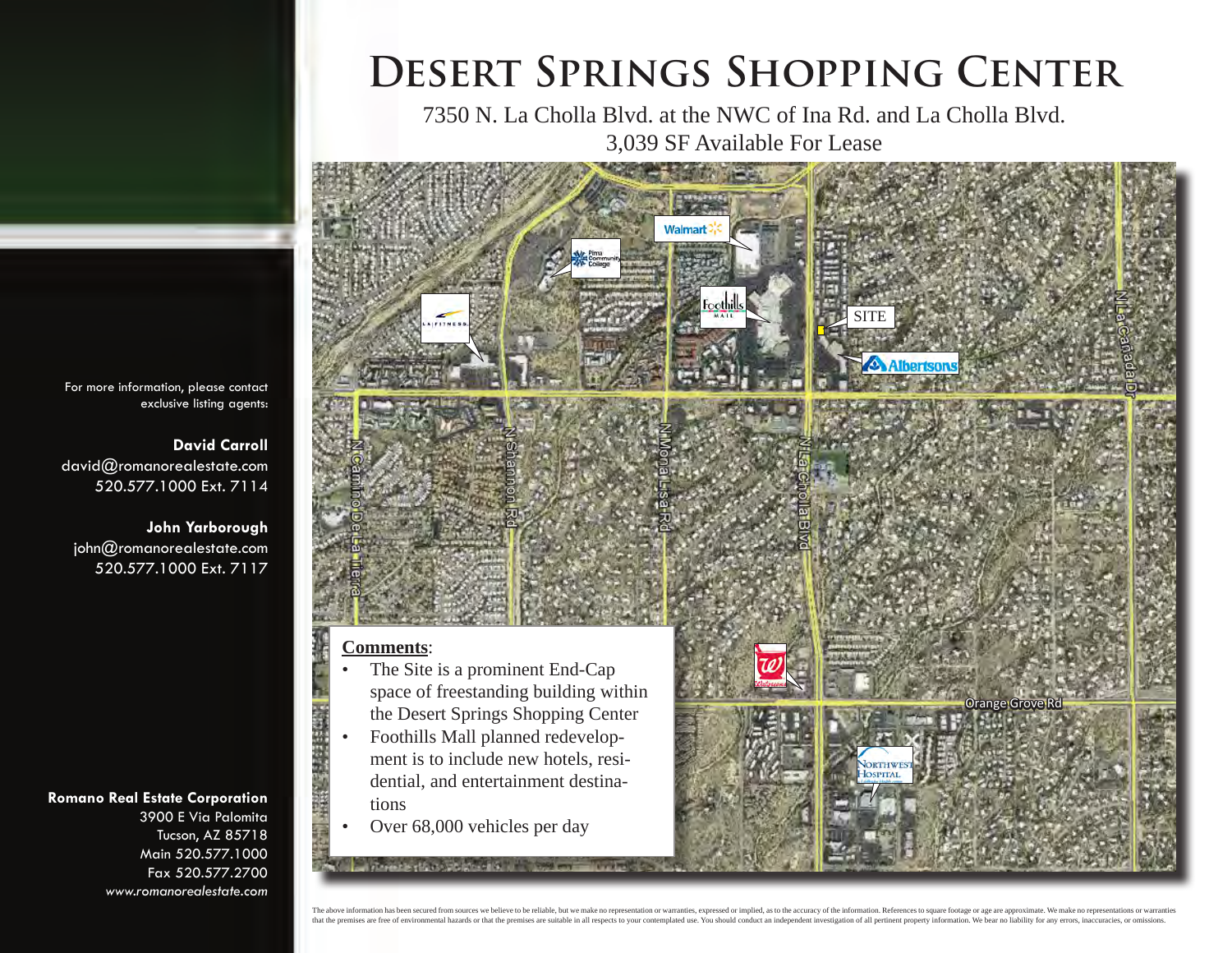7350 N. La Cholla Blvd. at the NWC of Ina Rd. and La Cholla Blvd. 3,039 SF Available For Lease



For more information, please contact exclusive listing agents:

**David Carroll** david@romanorealestate.com 520.577.1000 Ext. 7114

**John Yarborough** john@romanorealestate.com 520.577.1000 Ext. 7117

### **Romano Real Estate Corporation**

3900 E Via Palomita Tucson, AZ 85718 Main 520.577.1000 Fax 520.577.2700 *www.romanorealestate.com*

> The above information has been secured from sources we believe to be reliable, but we make no representation or warranties, expressed or implied, as to the accuracy of the information. References to square footage or age a that the premises are free of environmental hazards or that the premises are suitable in all respects to your contemplated use. You should conduct an independent investigation of all pertinent property information. We bear